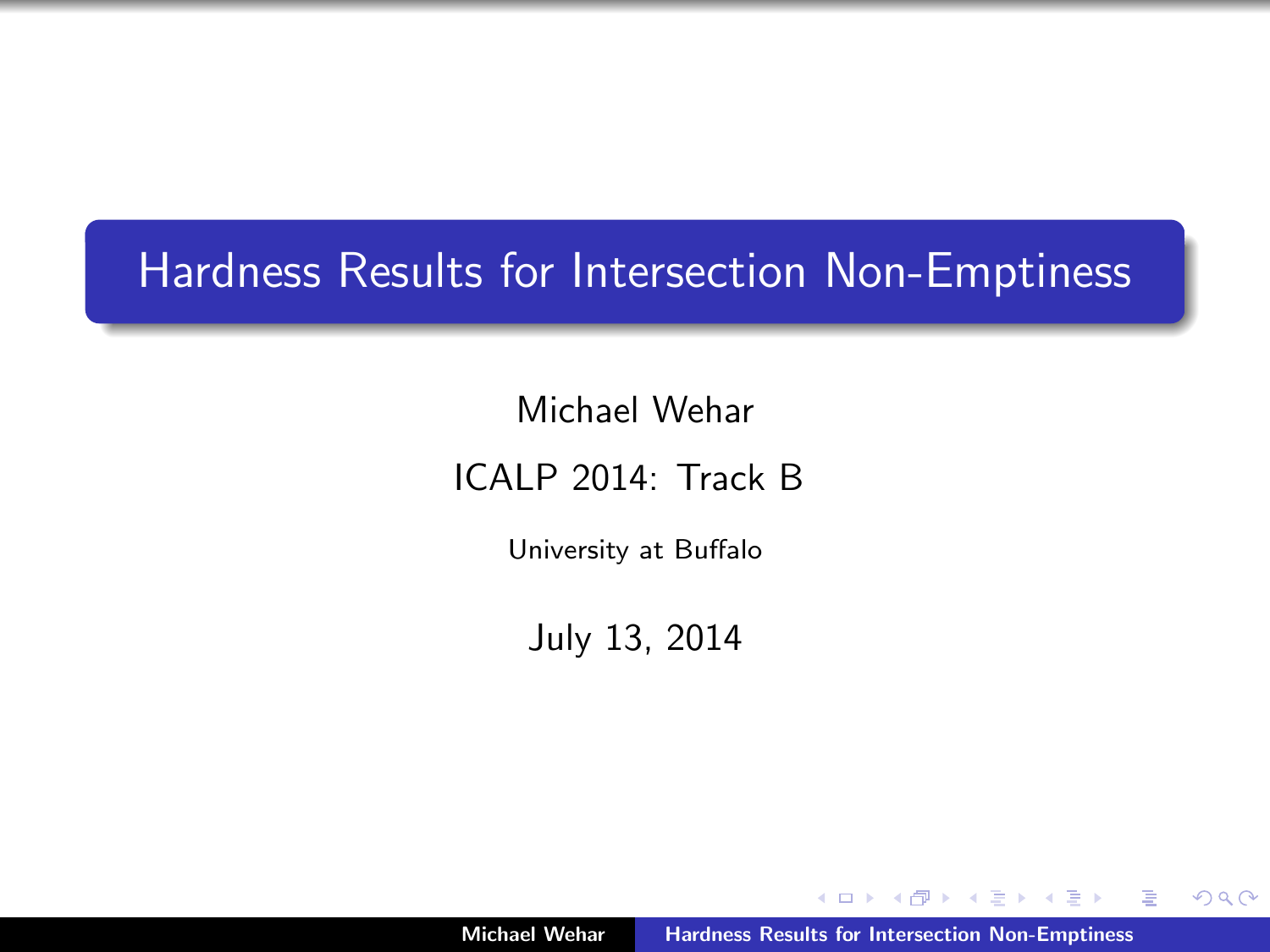## Intersection Non-Emptiness for DFA's

Given a finite list of DFA's, is there a string that simultaneously satisfies all the DFA's?

- We denote this problem by  $IE_{\mathcal{D}}$ .
- We use n for the total length of the input's encoding.
- We use k for the number of DFA's in the list.

つくい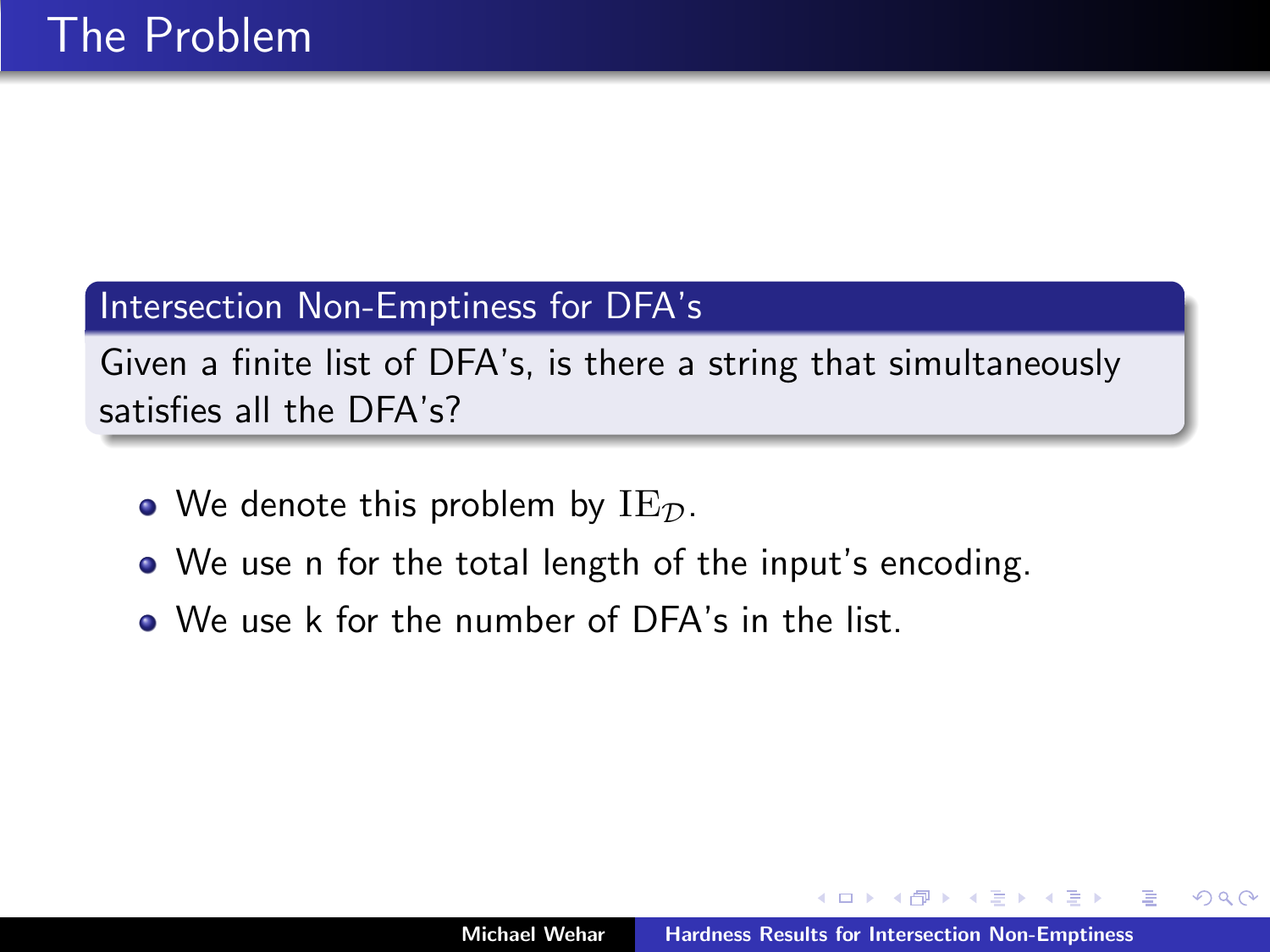## Proposition

 $\text{IE}_{\mathcal{D}} \in \text{NSPACE}(k \log(n)) \subseteq \text{DTIME}(n^{O(k)}).$ 

- $\bullet$  Input: a list of  $k$  DFA's.
- The intersection is satisfiable  $\leftrightarrow$  the product is satisfiable.
- The product DFA has at most  $n^k$  states.
- Represent product states by  $k$ -tuples of states from the respective k DFA's.
- Encode *k*-tuples by bit strings of length  $O(k \log(n))$ .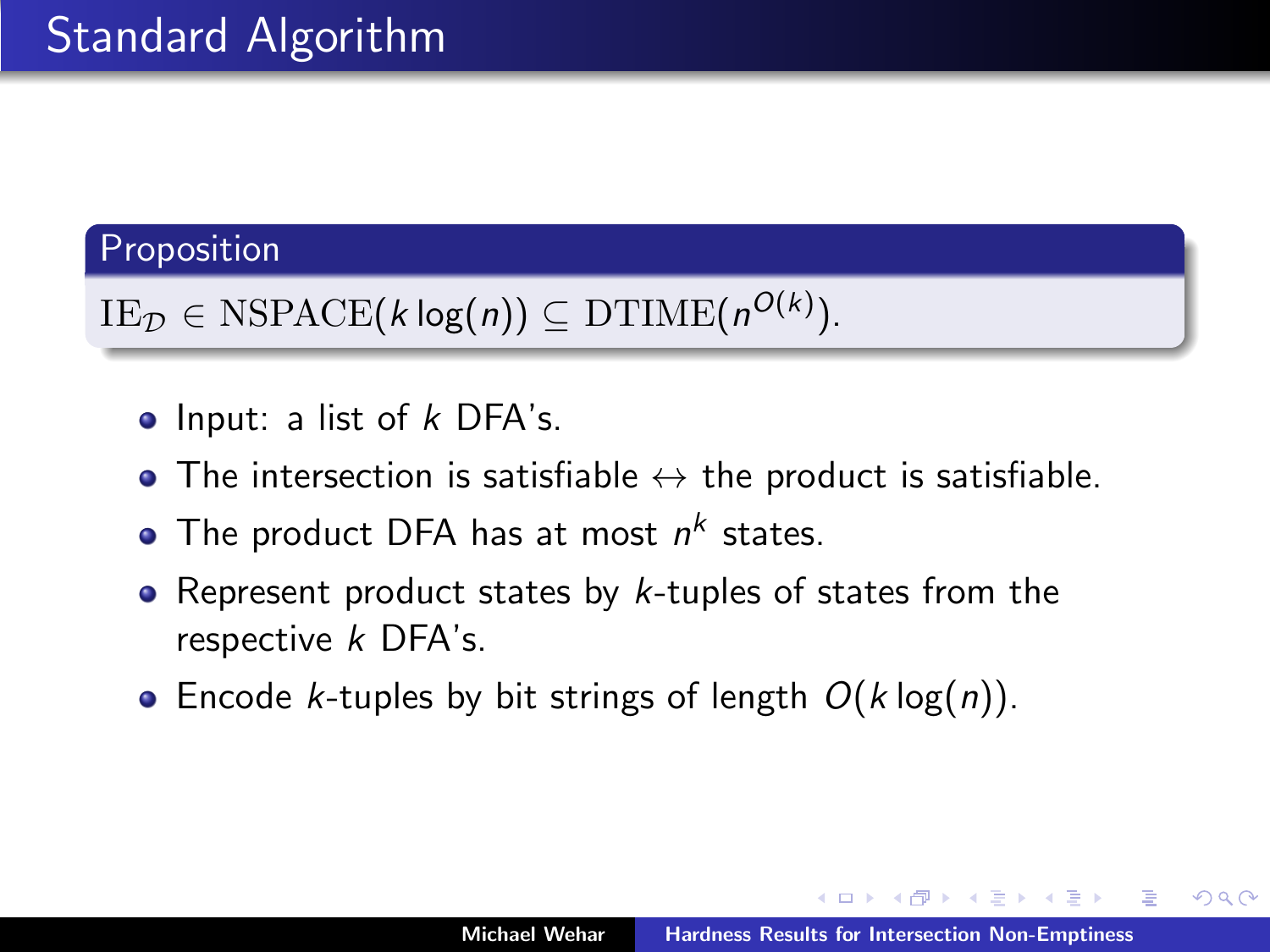## Proposition

 $\text{IE}_{\mathcal{D}} \in \text{NSPACE}(k \log(n)) \subseteq \text{DTIME}(n^{O(k)}).$ 

- $\bullet$  Start with the *k*-tuple consisting only of start states.
- Non-deterministically guess an alphabet symbol to transition to the next k-tuple.
- Repeat.
- $\bullet$  If we reach a *k*-tuple consisting only of final states, ACCEPT.
- If we've guessed  $n^k$  alphabet symbols, REJECT.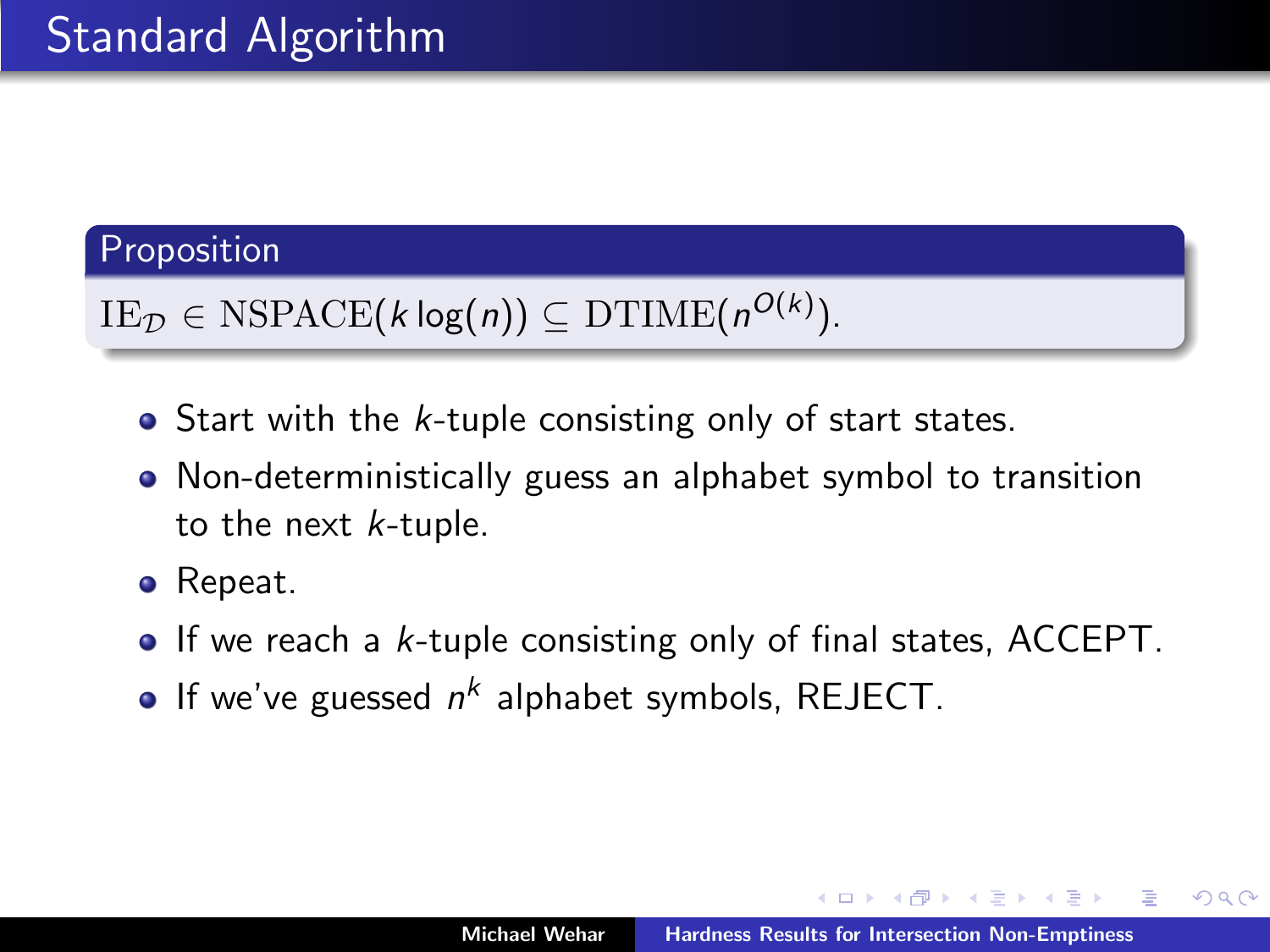- We will improve on the following known results:
	- $\blacktriangleright$  IE<sub>D</sub> is PSPACE-complete. [Kozen 1977]
	- $\triangleright$  Bounding k by a function  $g(n)$  yields a complete problem for  $NSPACE(g(n) \log(n))$  when  $g(n)$  is sublinear and log-space-constructible. [Lange, Rossmanith 1992]
	- If IE<sub>D</sub> is solvable in  $m_1 \cdot m_2^{f(k)}$  time where f is sublinear,  $m_1$  is the size of the largest DFA, and  $m<sub>2</sub>$  is the size of the second largest DFA, then  $P \neq NL$ . [Karakostas, Lipton, Viglas 2003]

桐 トラ ミュ エト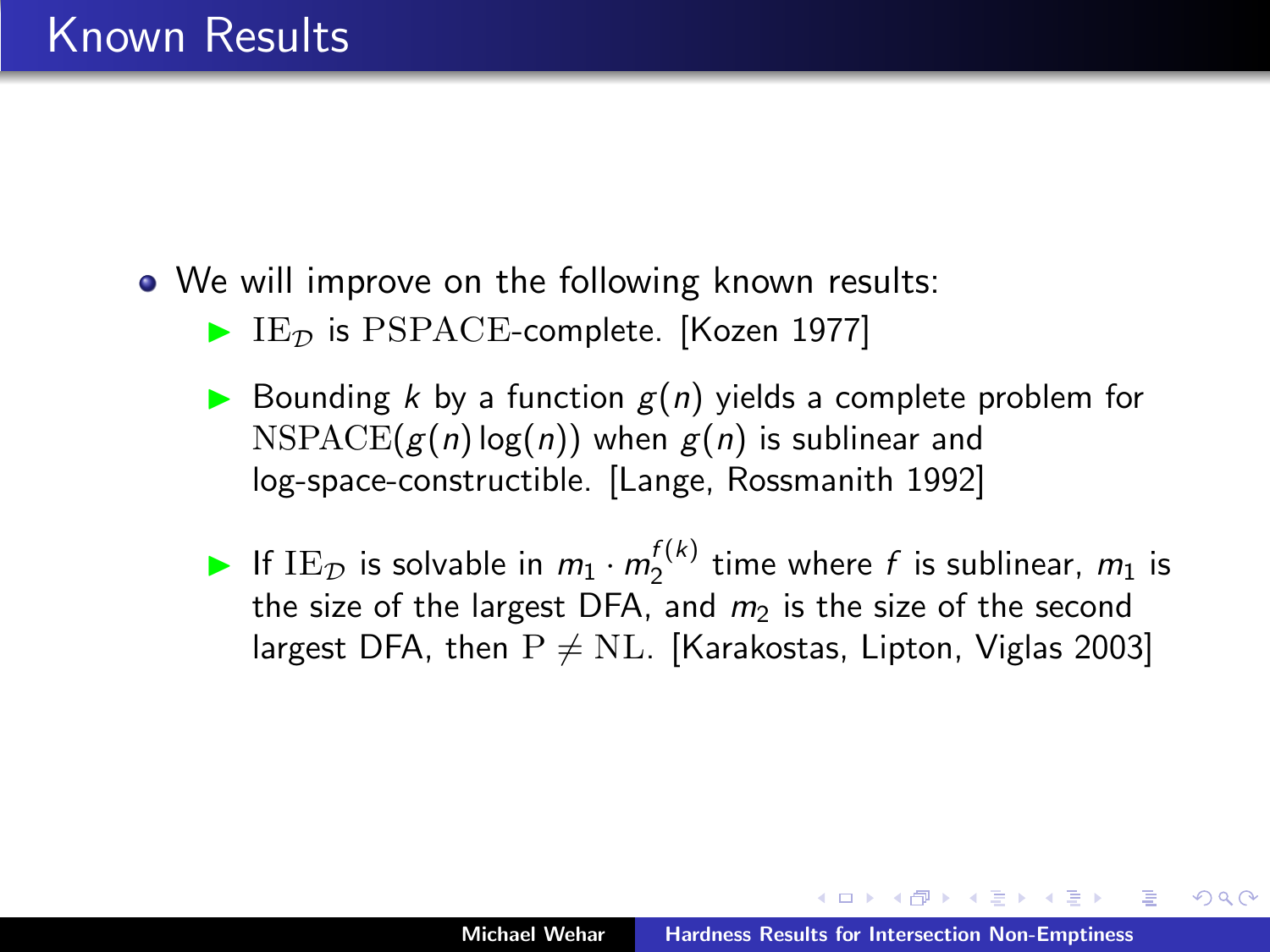- Let  $k$ -I $E_{\mathcal{D}}$  denote the intersection non-emptiness problem for at most k DFA's.
- Consider the infinite family of problems  $\lt k$ -IE $\tau$   $\gt$ <sub>k $\in$ N</sub>.
- $\bullet$  We will show that solving k-I $\mathrm{E}_\mathcal{D}$  is equally as difficult as simulating a NTM that uses  $k \log(n)$  bit cells.

 $4.50 \times 4.75 \times 4.75 \times$ 

 $2Q$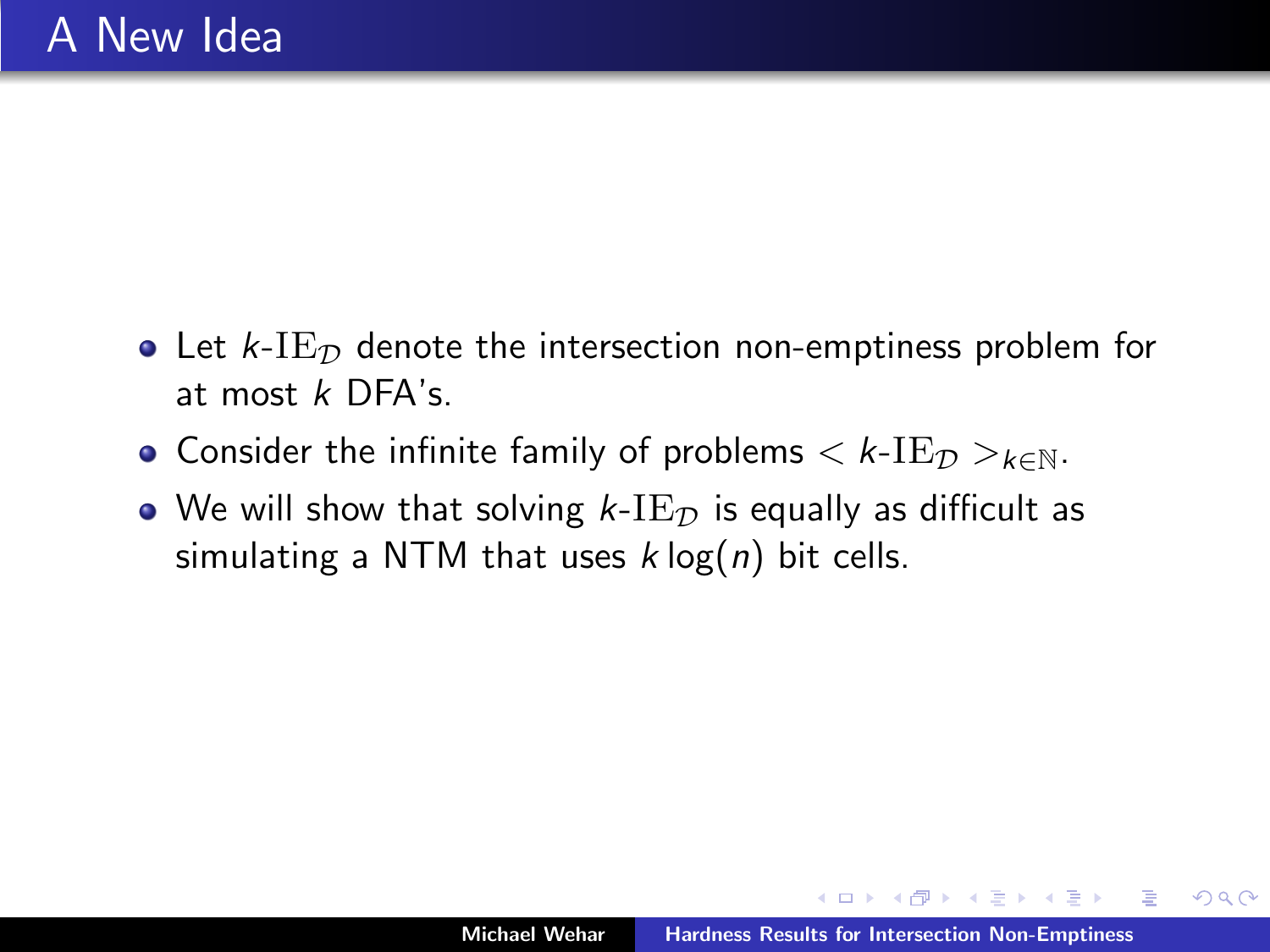## Acceptance for  $k \log(n)$ -space bounded NTM's

Given an encoding of a NTM M and an input string s, does M accept s using at most  $k \log(n)$  bits of memory?

- The TM's that we consider have a two-way read only input tape and a two-way read/write binary work tape.
- Space complexity relative to such machines will be measured by NSPACE<sup>2</sup>.
- For each k, let  $N_{k\log}^{S}$  denote the acceptance problem.
- Consider the infinite family of problems  $< N_{k\log}^{S}>_{k\in\mathbb{N}}.$

∽≏ດ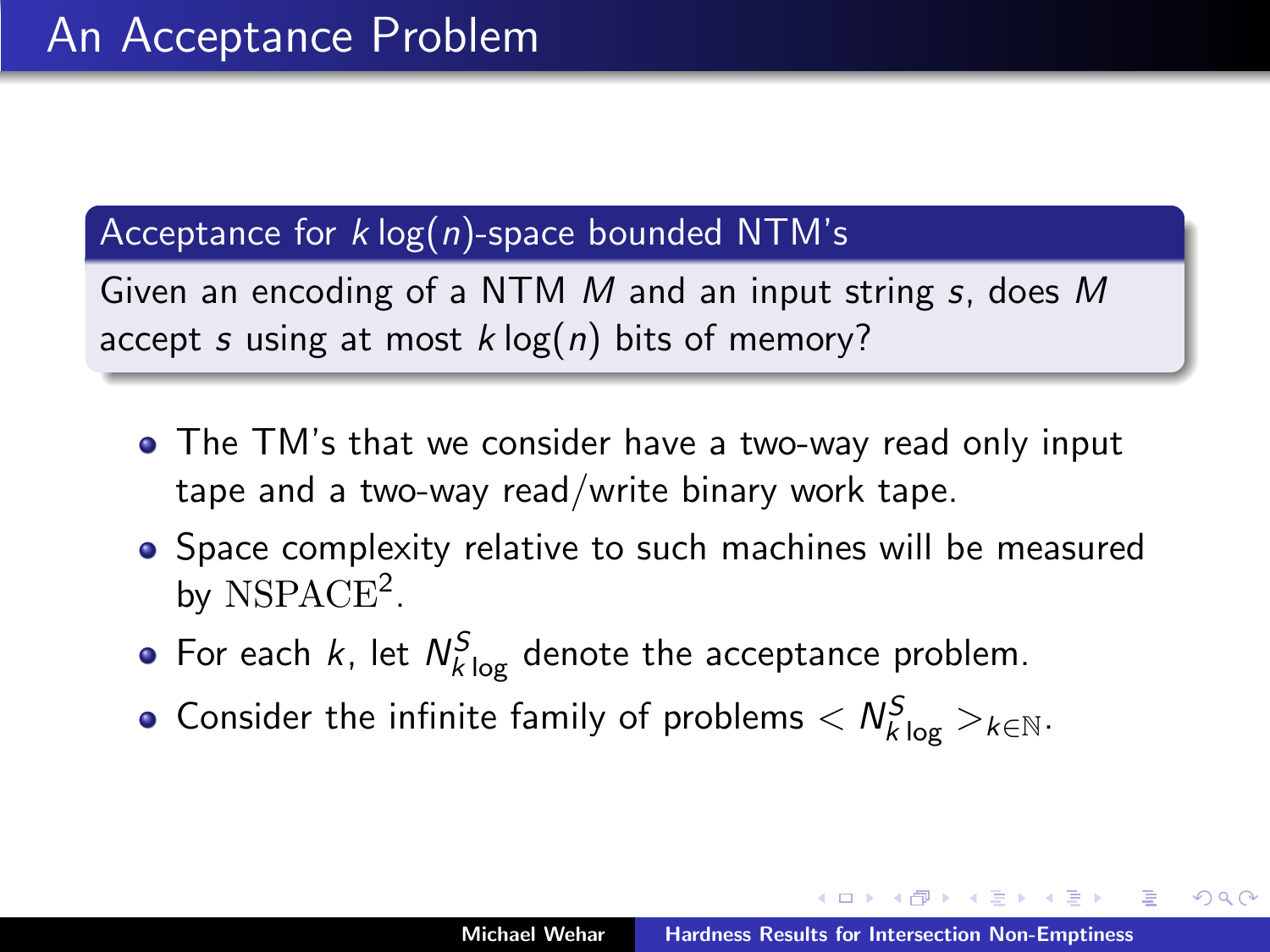### Proposition

 $\exists c\;\forall k. \;k\text{-}\mathrm{IE}_\mathcal{D}$  is  $c\log(n)$ -space reducible to  $\mathcal{N}_{k\log}^S.$ 

- Earlier, we showed  $IE_{\mathcal{D}} \in NSPACE(k \log(n)).$
- Therefore,  $\exists c \forall k. k\text{-IE}_\mathcal{D} \in \text{NSPACE}^2(ck \log(n)).$
- We can trivially reduce  $\mathit{k}\text{-}\mathrm{IE}_\mathcal{D}$  to  $\mathcal{N}_{ck\log}^\mathcal{S}.$
- Then, use padding to reduce  $N_{ck\,log}^S$  to  $N_{k\,log}^S$ .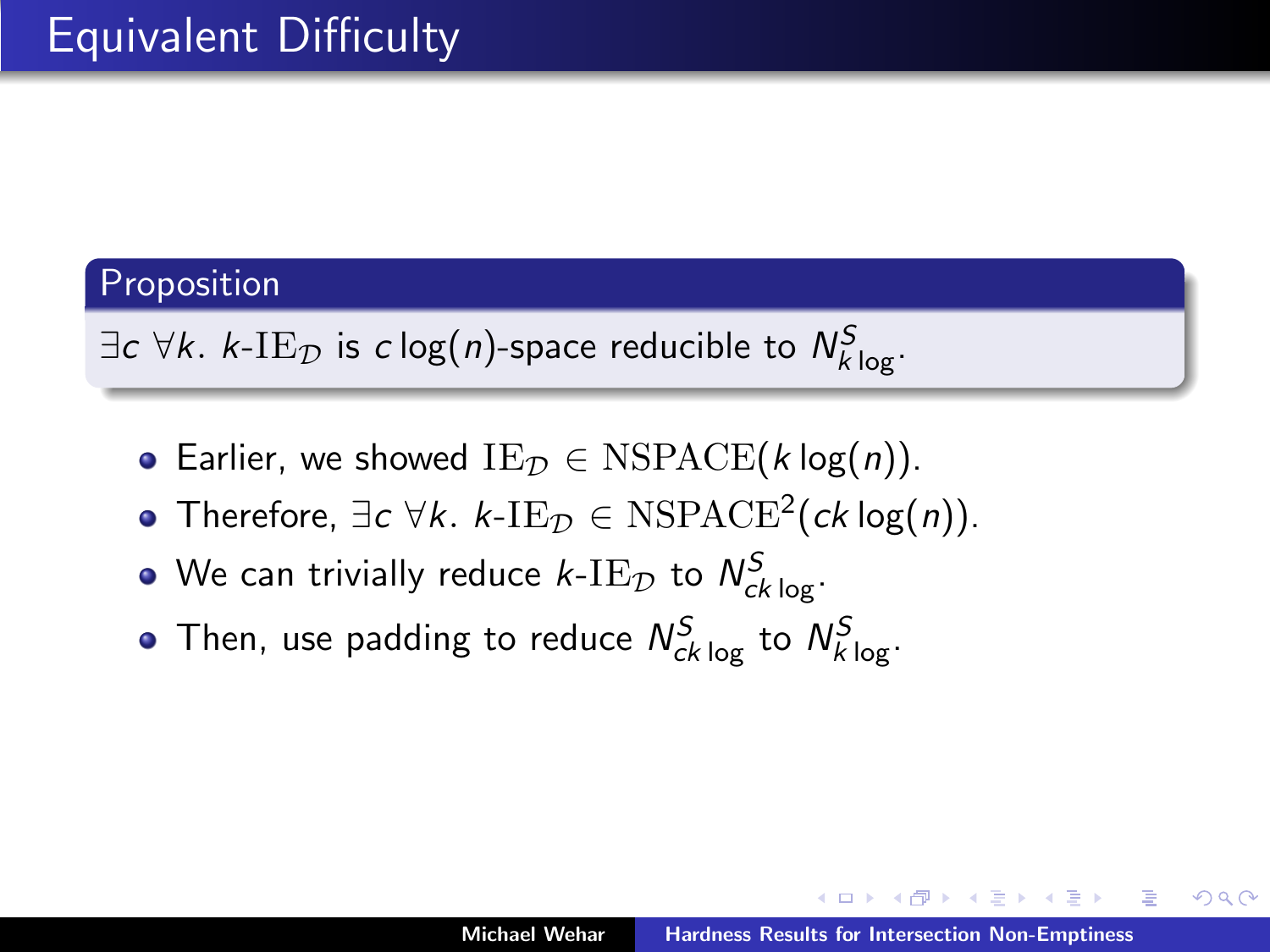$\exists c\;\forall k. \; N_{k\log}^S$  is  $c\log(n)$ -space reducible to  $k\text{-}\mathrm{IE}_\mathcal{D}.$ 

- An input for  $N_{k\, \rm log}^S$  consists of both an encoding of a NTM  $M$ of length  $n_{\rm M}$  and a string  $s$  of length  $n_{\rm s}$ .
- We map  $(\mathit{M},s)$  to a list of  $k$  DFA's  $<$   $D_i>_{i\in[k]}$  such that  $\mathit{M}$ accepts  $s$  using at most  $k\log(n_\text{s})$  bits if and only if the  $D_i$ 's have a non-empty intersection.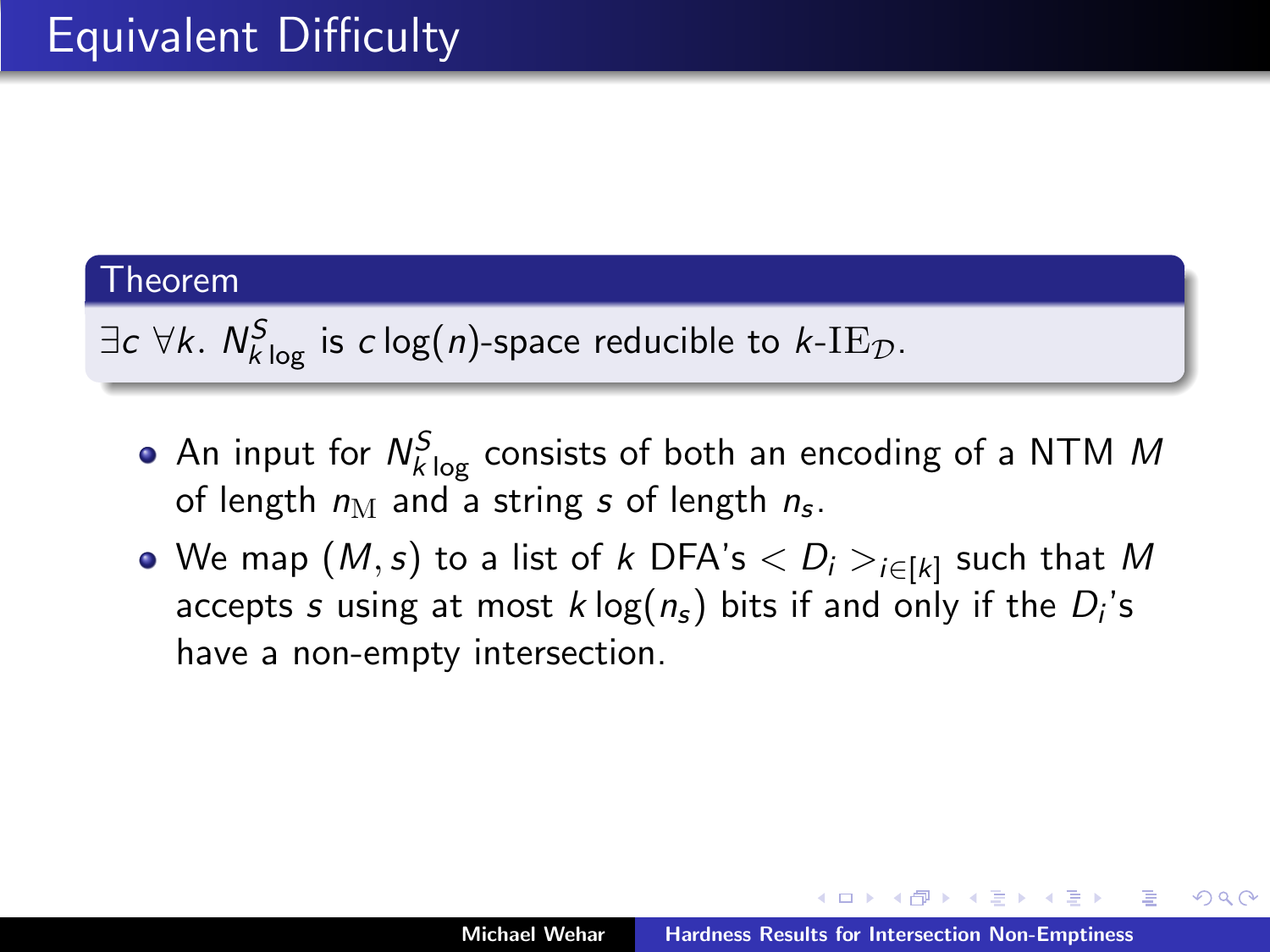$\exists c\;\forall k. \; N_{k\log}^S$  is  $c\log(n)$ -space reducible to  $k\text{-}\mathrm{IE}_\mathcal{D}.$ 

- A forgetful configuration is a tuple of the form: (state, input position, work position).
- The alphabet is the set of forgetful configurations.
- $\bullet$  Imagine splitting the work tape of M into k section each consisting of  $log(n_s)$  bits.
- $\bullet$  A section *i* configuration is a tuple of the form: (state, input position, work position, ith section of work tape).
- $\bullet$  The states for  $D_i$  are the section *i* configurations.

マーティ ミュマミン

つくい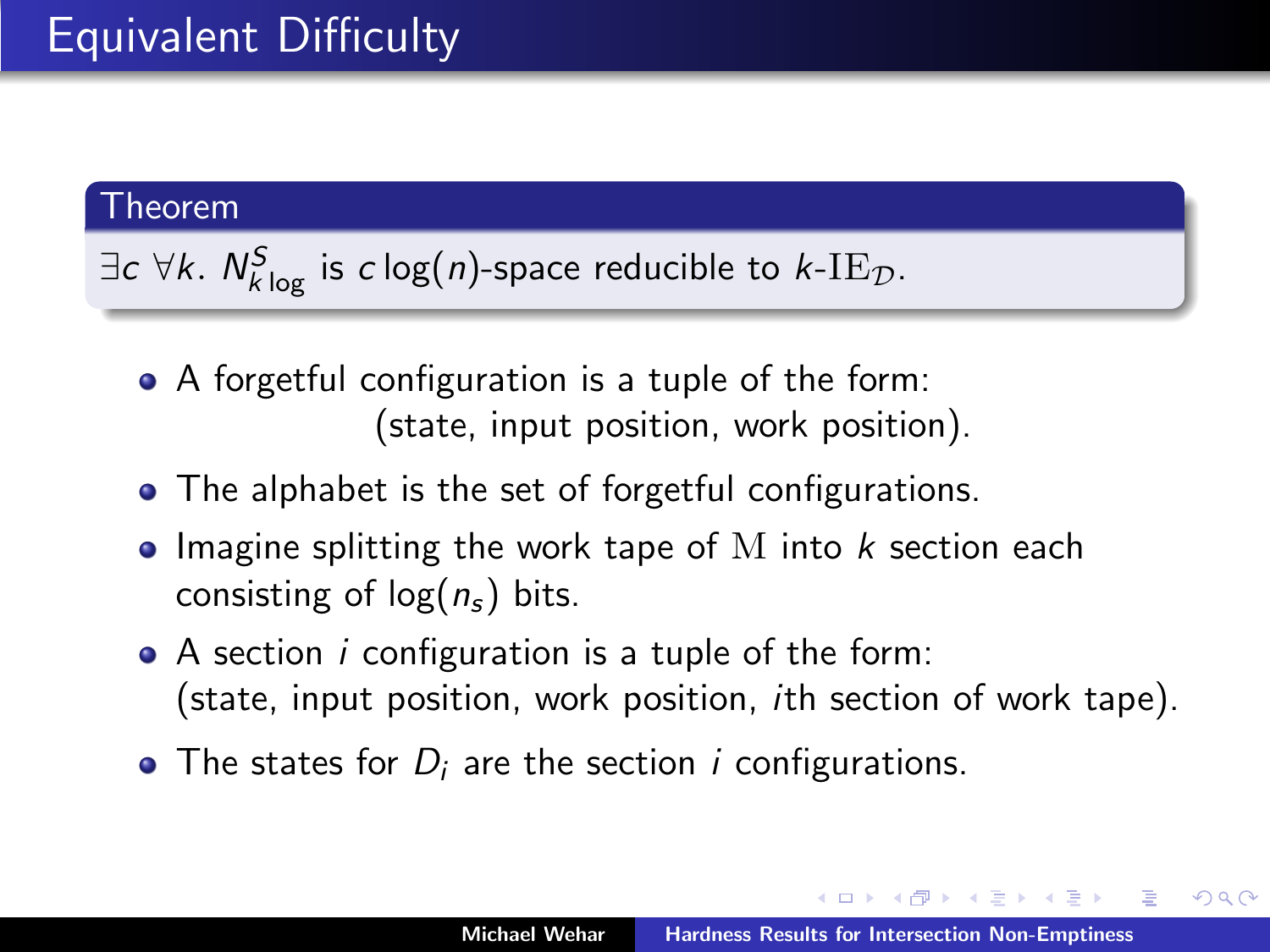$\exists c\;\forall k. \; N_{k\log}^S$  is  $c\log(n)$ -space reducible to  $k\text{-}\mathrm{IE}_\mathcal{D}.$ 

- Now, count up the total number of forgetful configurations and section  $i$  configurations.
- We get that each  $D_i$  has polynomial size and as a result  $\langle D_i \rangle_{i \in [k]}$  has polynomial size.
- One could even compute this reduction using  $c \log(n) + c \log(k)$  bits.
- Since k is fixed, the  $c \log(k)$  term goes away.

A + + = + + =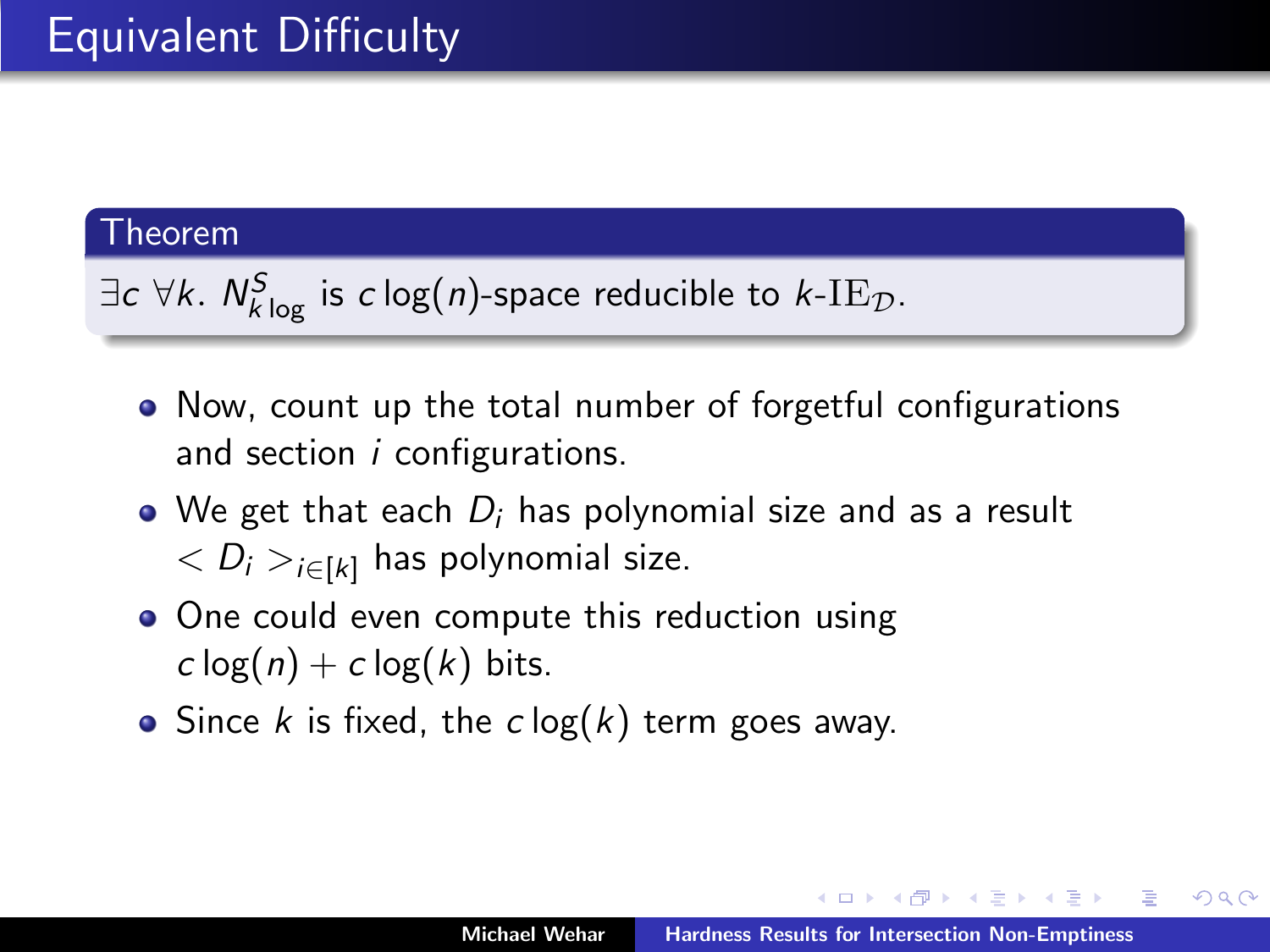• From the reductions we can intuitively say:

 $\blacktriangleright$   $<$   $k$ -IE $_{\mathcal{D}}$   $>$ <sub> $k \in \mathbb{N}$ </sub> and  $<$   $N_{k\log}^S$   $>$  $_{k \in \mathbb{N}}$  are equally difficult.

We can apply a version of the non-deterministic space hierarchy theorem where constants matter to get:

►  $\exists c \forall k. N_{k \log}^{S} \notin \text{NSPACE}^{2}(ck \log(n)).$ 

• Since they are equally difficult:

**►**  $\exists c \forall k. k$ -I $E_{\mathcal{D}} \notin NSPACE^2(ck \log(n)).$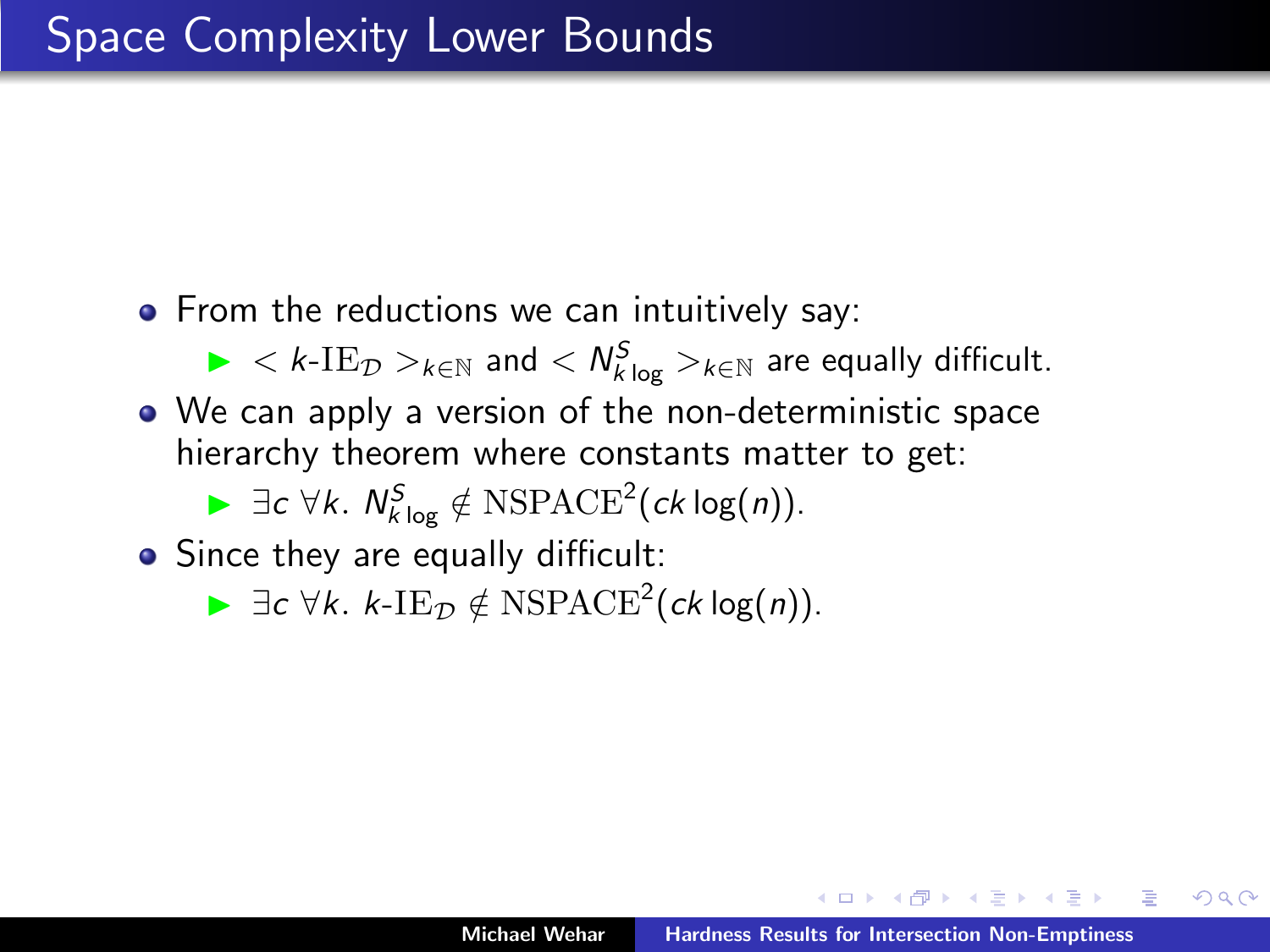- We took a NTM using  $k \log(n)$  space and constructed  $k$ DFA's each with polynomially many states.
- $\bullet$  In the paper, we show how to take a NTM using *n* space and construct  $O(n)$  DFA's each with logarithmically many states.

▶ Therefore,  $IE_D \notin NSPACE(o(\frac{n}{log(n)log log(n)})).$ 

• The reason for the log log(n) factor is because a DFA with  $log(n)$  states has a bit encoding of length  $log(n)$  log  $log(n)$ .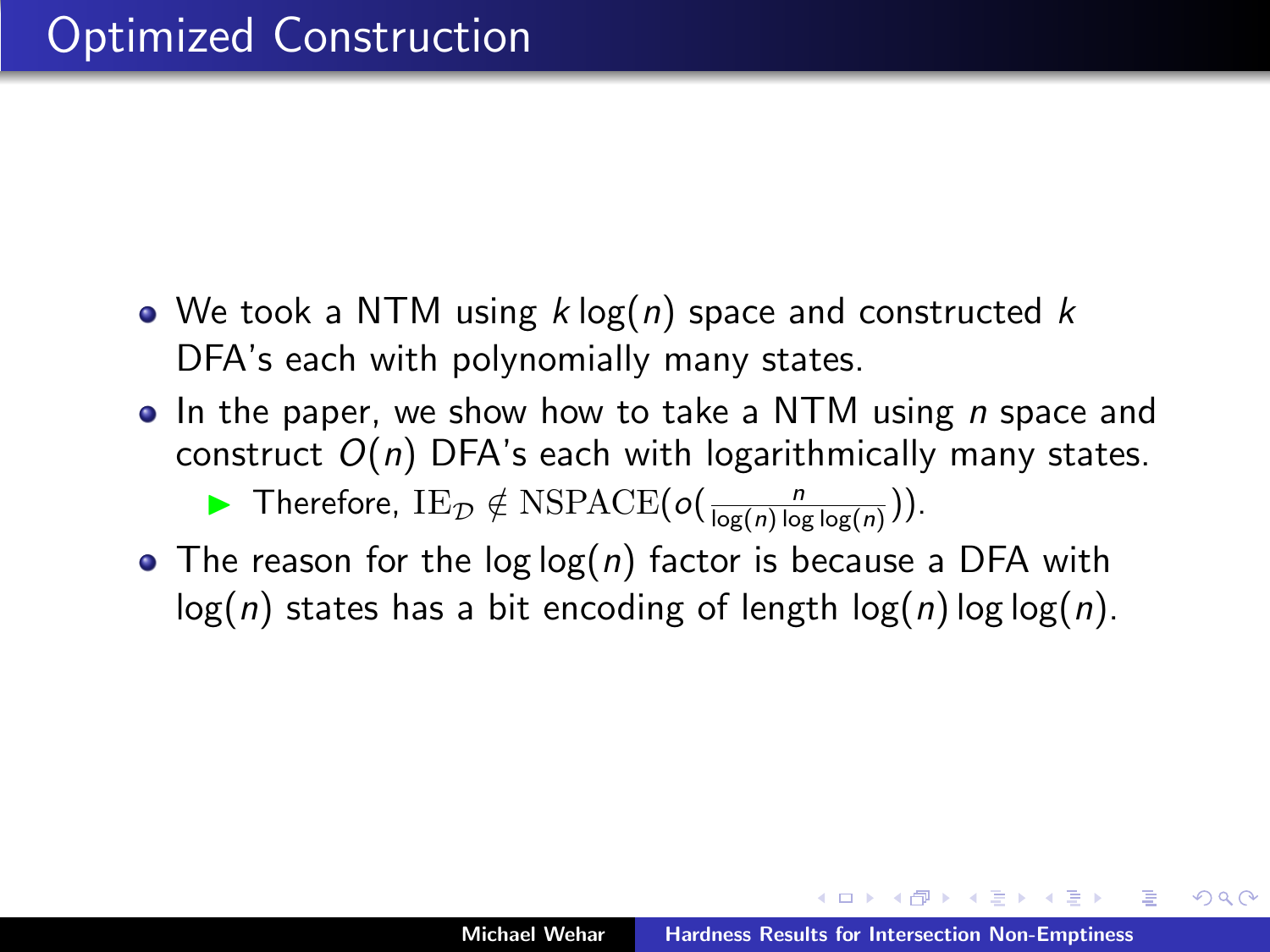## Acceptance for  $n^k$ -time bounded DTM's

Given an encoding of a DTM M and an input string s, does M accept  $s$  in at most  $n^k$  steps?

- For each k, let  $D_{n}^{T}$  $n_h^l$  denote the acceptance problem.
- Consider the infinite family of problems  $\langle D_{\mu\nu}^{T} \rangle$  $\big|_{n^k}^1 >_{k \in \mathbb{N}}$ .
- If  $\mathrm{P}=\mathrm{NL}$ , then  $<\mathit{N}_{k\log}^{\mathcal{S}}>_{k\in\mathbb{N}}$  and  $<\mathit{D}_{n^{k}}^{\mathcal{T}}$  $\frac{1}{n^k} >_{k \in \mathbb{N}}$  are equally difficult.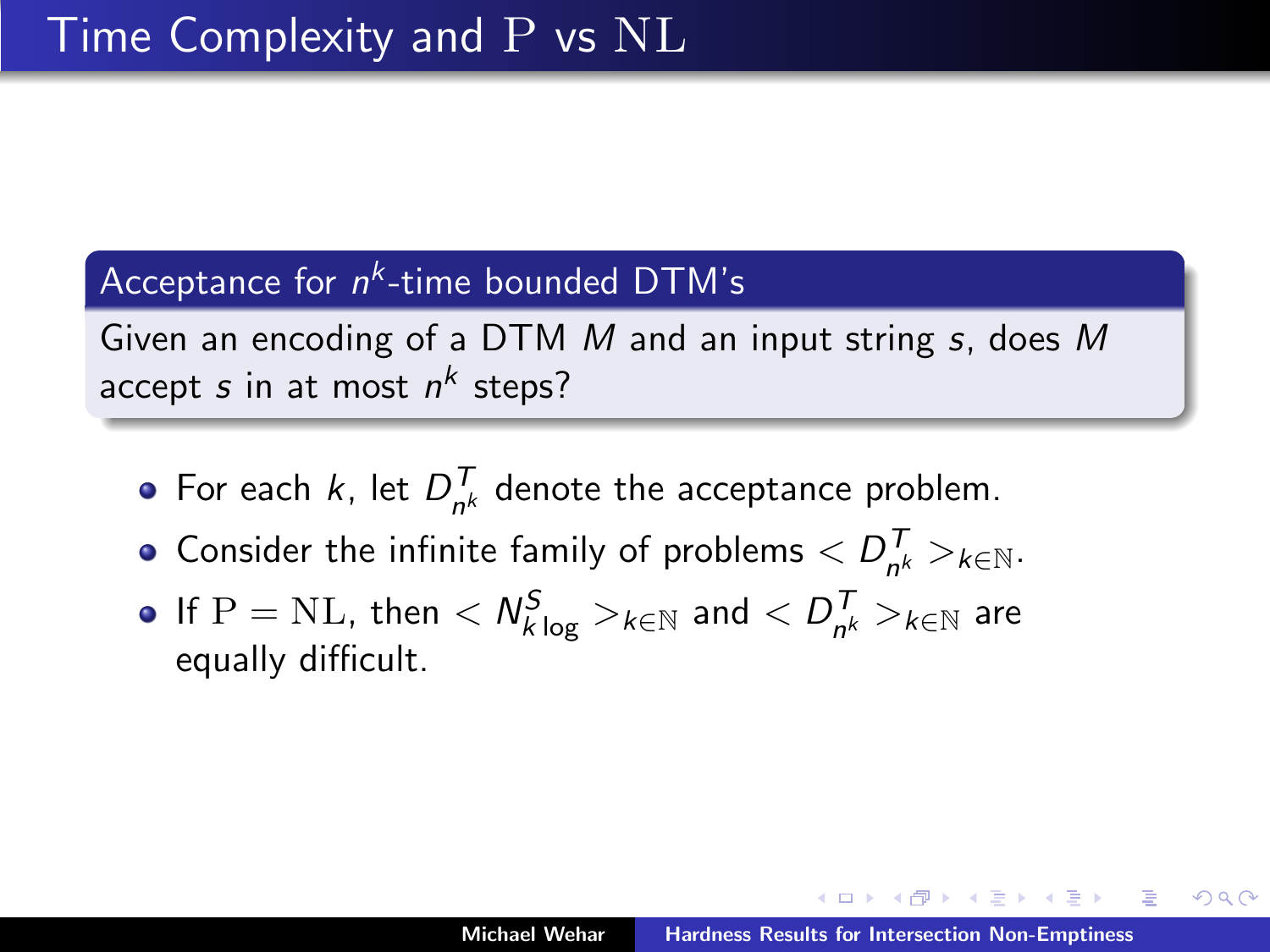If  $\forall c > 0 \exists k. \ k\text{-IE}_\mathcal{D} \in \mathrm{DTIME}(n^{ck})$ , then  $\mathrm{P} \neq \mathrm{NL}$ .

- Suppose  $P = NL$ .
- By equivalences, we get  $\exists c \,\forall k. \, D_{n}^T$  $\frac{1}{n^k}$  is  $c \log(n)$ -space reducible to  $k$ -IE $\tau$ .
- Then, applying the time hierarchy theorem, we get:

►  $\exists c \forall k. k$ -I $E_{\mathcal{D}} \notin \mathrm{DTIME}(n^{ck})$ .

つくい